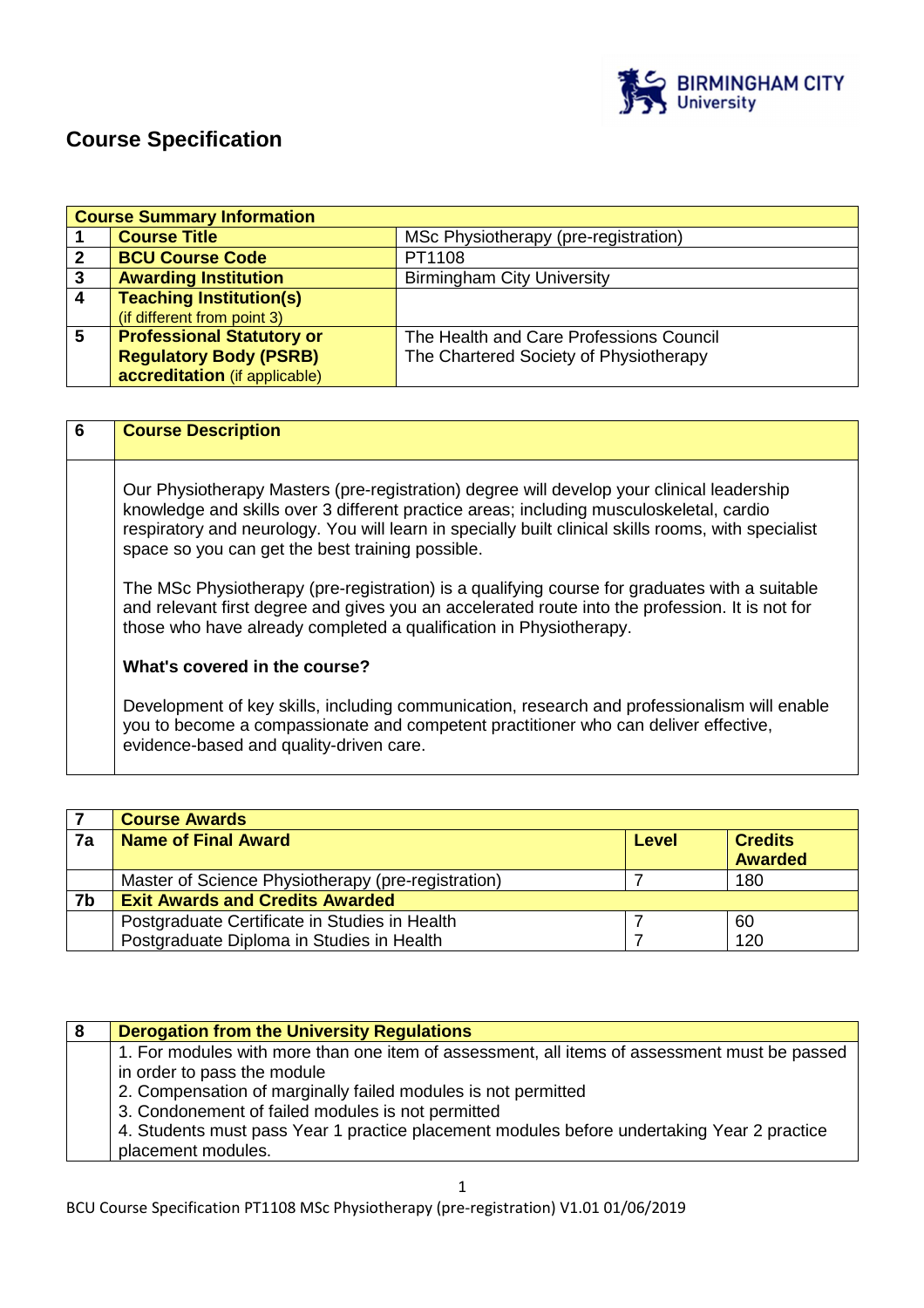

| <b>Delivery Patterns</b> |                             |         |                          |
|--------------------------|-----------------------------|---------|--------------------------|
| <b>Mode(s) of Study</b>  | <b>Location(s) of Study</b> |         | Code(s)                  |
| Full Time                | City South                  | 2 years | PT1108                   |
|                          |                             |         | <b>Duration of Study</b> |

# **10 Entry Requirements**

The admission requirements for this course are stated on the course page of the BCU website at https://www.bcu.ac.uk/.

| $\overline{11}$         | <b>Course Learning Outcomes</b>                                                                        |
|-------------------------|--------------------------------------------------------------------------------------------------------|
|                         |                                                                                                        |
| $\overline{1}$          | Adapt and support the implementation of changes in practice, where justified, in order to              |
|                         | improve the client experience, improve service delivery and drive the profession forward within        |
|                         | an ever changing healthcare environment.                                                               |
| $\overline{2}$          | Develop the qualities, reflective skills and motivation to continue to learn and undertake             |
|                         | appropriate further professional training once qualified, to the benefit of self, client and the wider |
|                         | healthcare team.                                                                                       |
| $\overline{\mathbf{3}}$ | Integrate and analyse evidence to underpin practice and remain at the forefront of the                 |
|                         | profession to benefit you, the profession and the client.                                              |
| $\overline{4}$          | Demonstrate a deep and systematic knowledge of the human body in health and disease to                 |
|                         | formulate appropriate assessment and intervention plans across a variety of clinical settings at       |
|                         | all times working within your scope of practice.                                                       |
| $\overline{5}$          | Critically appraise, and be able to explain the rationale for, the use of a wide range of              |
|                         | physiotherapy interventions.                                                                           |
| $6\phantom{1}6$         | Exhibit competent education and teaching skills appropriate to the prevention of illness and           |
|                         | injury and in health promotion to empower individuals to sustain change.                               |
|                         | Employ initiative to respond to the need to modify practice, based on new developments or              |
|                         | changing contexts.                                                                                     |
| $\overline{\mathbf{8}}$ | Demonstrate the awareness / underpinning knowledge to maintain the safety of self, service             |
|                         | users and others throughout all areas of physiotherapy practice at all times.                          |
| $\overline{9}$          | Critically appraise the role of the Physiotherapist within the multidisciplinary team, and             |
|                         | communicate effectively with other members to promote client care.                                     |
| 10                      | Maintain a high standard of professional communication and interpersonal skills with clients,          |
|                         | carers/families and members of a team based on a core values of professional.                          |
| 11                      | Recognise the advantages of building and maintaining professional relationships as both an             |
|                         | independent practitioner and collaboratively as a member of a team.                                    |
| 12                      | Recognise professional scope of practice and make referrals where appropriate.                         |
| 13                      | Recognise and respond appropriately to situations where it is necessary to share information to        |
|                         | safeguard service users or the wider public.                                                           |
| 14                      | Demonstrate prioritisation and time management skills to allow you to manage your workload             |
|                         | and resources effectively.                                                                             |
| 15                      | Practise within the legal and ethical boundaries of your profession in accordance with current         |
|                         | legislation and HCPC Codes of Conduct.                                                                 |

BCU Course Specification PT1108 MSc Physiotherapy (pre-registration) V1.01 01/06/2019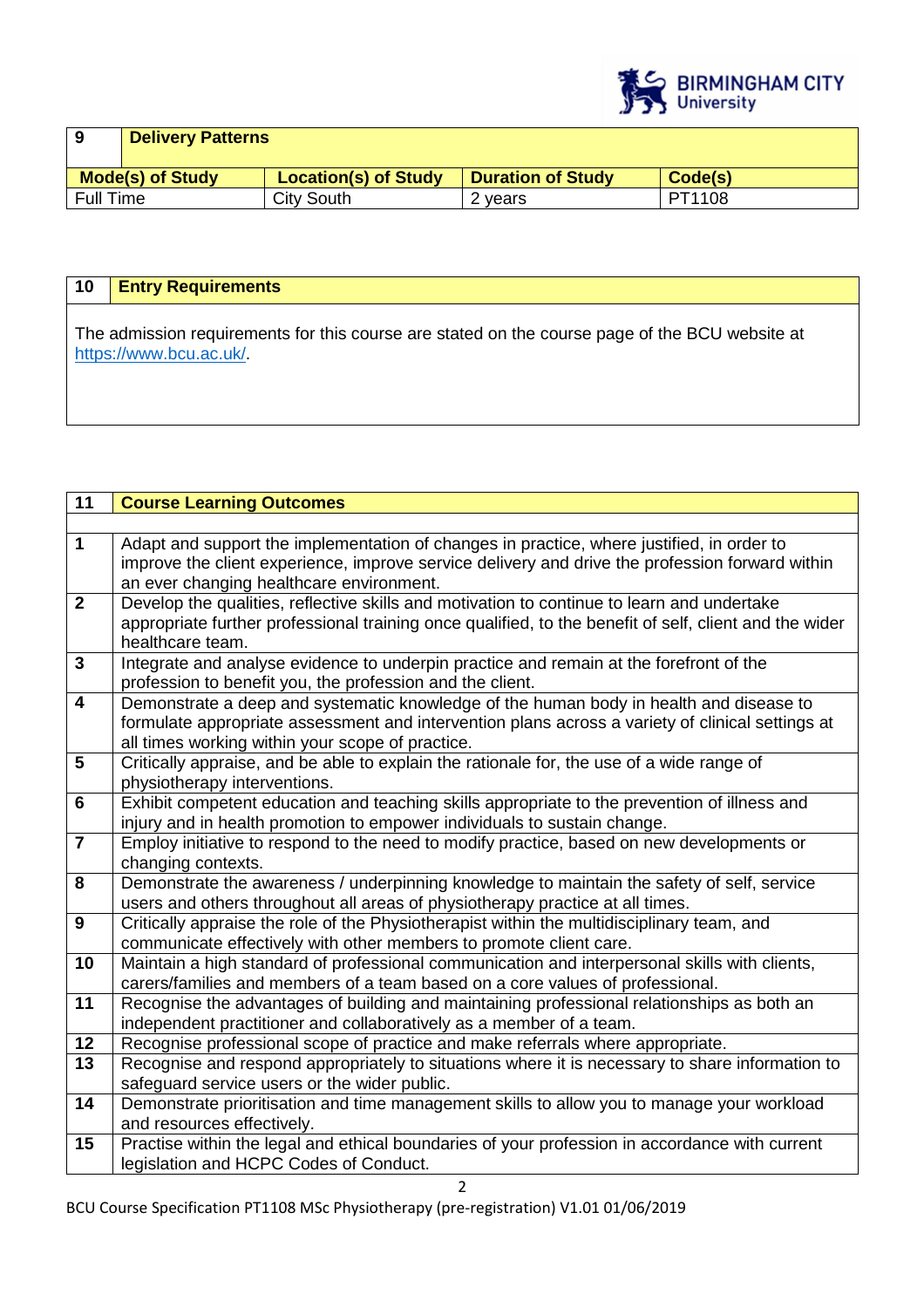

| 16 | Validate and apply patient-centred clinical reasoning, to assess the needs of an individual and<br>develop, implement and evaluate appropriate intervention strategies to meet their needs. |
|----|---------------------------------------------------------------------------------------------------------------------------------------------------------------------------------------------|
| 17 | Work autonomously, demonstrating self-efficacy, as an effective physiotherapist within the legal,<br>ethical and cultural context of health care.                                           |
| 18 | Incorporate and embrace leadership strategies as a team leader and member to promote<br>collaboration in both traditional and emerging health care settings.                                |
| 19 | Establish and maintain a safe practice environment for colleagues, service users and those<br>involved in their care.                                                                       |
| 20 | Critically evaluate the cultural, environmental, political, ethical, legal and economic factors that<br>impact on health and well-being.                                                    |
| 21 | Have the self-awareness to modify/adapt own behaviours and influence others behaviours, in<br>accordance with diverse client needs.                                                         |
| 22 | Understand the historic and social processes which may impact on experience of minority and<br>diverse groups/populations.                                                                  |

| 12  | <b>Course Requirements</b>                                                                                                              |                                                               |                     |  |
|-----|-----------------------------------------------------------------------------------------------------------------------------------------|---------------------------------------------------------------|---------------------|--|
| 12a | Level 7:                                                                                                                                |                                                               |                     |  |
|     | In order to complete this course a student must successfully complete all the following<br><b>CORE modules (totalling 180 credits):</b> |                                                               |                     |  |
|     | <b>Module Code</b>                                                                                                                      | <b>Module Name</b>                                            | <b>Credit Value</b> |  |
|     |                                                                                                                                         |                                                               |                     |  |
|     | <b>HSC7004</b>                                                                                                                          | <b>Evidence Based Professional Practice</b>                   | 20                  |  |
|     | <b>HSC7012</b>                                                                                                                          | <b>Foundations of Physiotherapy</b>                           | 20                  |  |
|     | <b>HSC7013</b>                                                                                                                          | Neuromusculo-Skeletal Integrated Practice                     | 20                  |  |
|     | <b>HSC7014</b>                                                                                                                          | <b>Cardio Respiratory Evidence Based Practice</b>             | 20                  |  |
|     | <b>HSC7015</b>                                                                                                                          | <b>Neurological Physiotherapy</b>                             | 20                  |  |
|     | <b>HSC7017</b>                                                                                                                          | <b>Consolidating Professional Practice</b><br>(Physiotherapy) | 20                  |  |
|     | <b>HSC7016</b>                                                                                                                          | Advancing Practice Through the Lifecycle                      | 20                  |  |
|     | <b>HSC7011</b>                                                                                                                          | <b>MSc Healthcare Professional Project</b>                    | 40                  |  |
|     |                                                                                                                                         |                                                               |                     |  |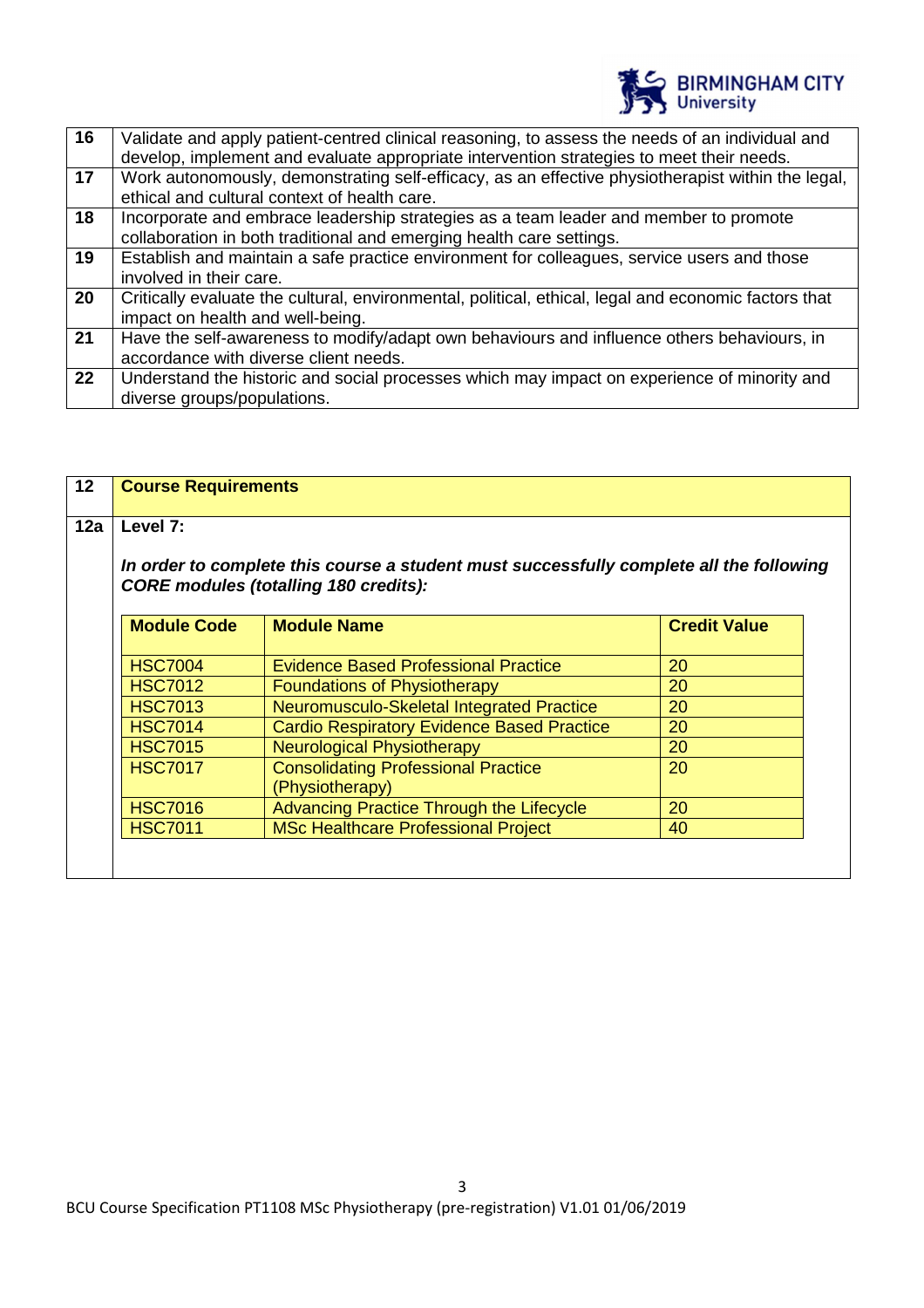

## **12b Structure Diagram**

## **Level 7**

## **Year 1**

| <b>SEMESTER ONE</b>                                                | <b>SEMESTER TWO</b>                                                 |  |
|--------------------------------------------------------------------|---------------------------------------------------------------------|--|
| Core                                                               | Core                                                                |  |
| HSC7012: Foundations of Physiotherapy                              | <b>HSC7015: Neurological Physiotherapy</b>                          |  |
| (20 credits)                                                       | $(20 \text{ credits})$                                              |  |
| HSC7013: Neuromusculo-Skeletal Integrated<br>Practice (20 credits) | HSC7014: Cardio Respiratory Evidence Based<br>Practice (20 credits) |  |
| Core                                                               |                                                                     |  |
| HSC7004: Evidence Based Professional Practice (20 credits)         |                                                                     |  |

## **Year 2**

| <b>SEMESTER ONE</b>                                               | <b>SEMESTER TWO</b>                                       |
|-------------------------------------------------------------------|-----------------------------------------------------------|
| Core                                                              |                                                           |
| HSC7016: Advancing Practice through the<br>Lifecycle (20 credits) |                                                           |
|                                                                   | Core                                                      |
|                                                                   | HS7011: MSc Healthcare Professional Project (40 credits)  |
|                                                                   | HSC7017: Consolidating Professional Practice (20 credits) |